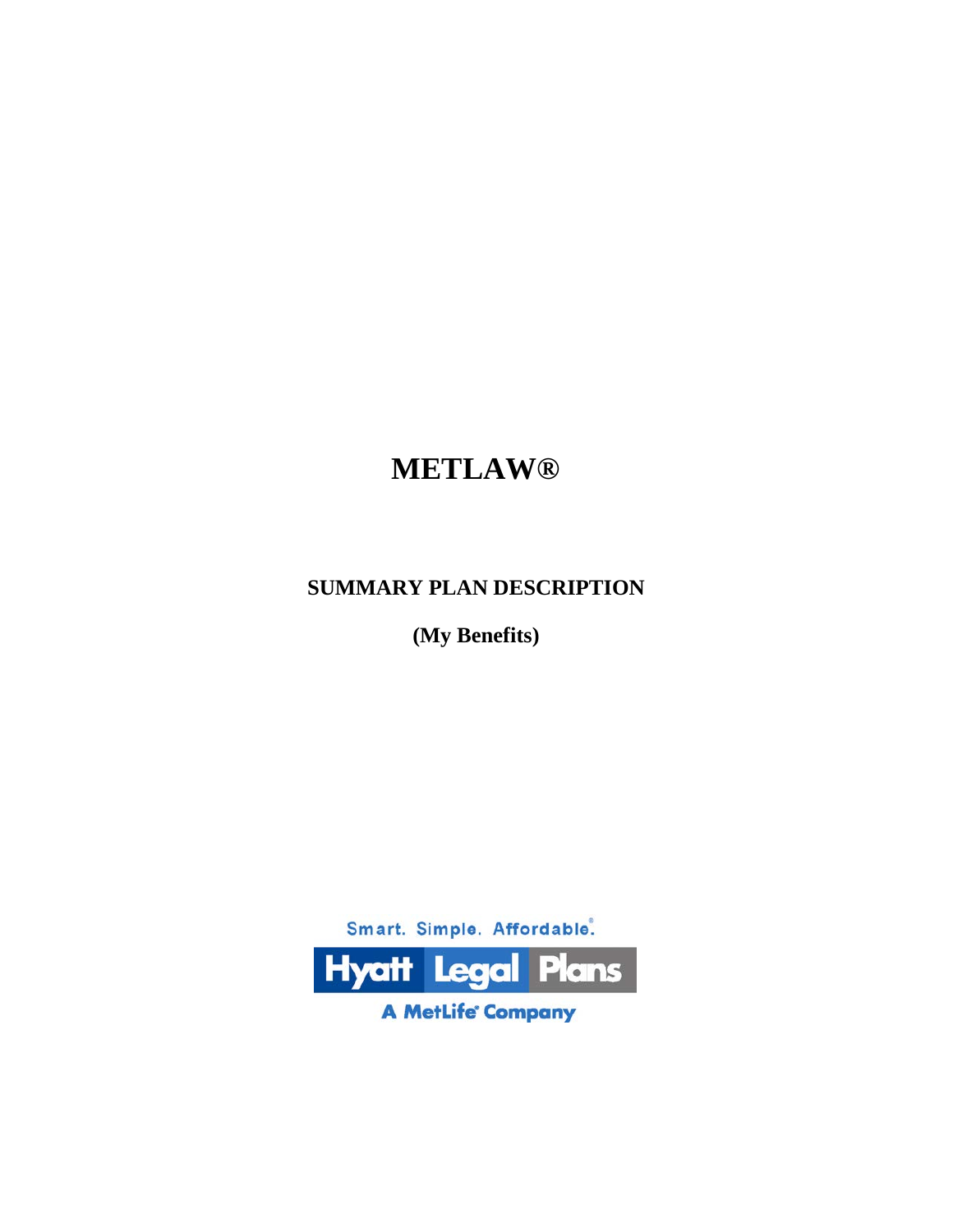## **INTRODUCTION**

MetLaw® was established to provide personal legal services for eligible Company employees, their spouses and dependent children. This summary provides general information about the Plan, who is eligible to receive benefits under the Plan, what those benefits are, how to obtain benefits and what your rights under ERISA are. If you have any questions that are not answered, please contact the Benefits Department.

Hyatt Legal Plans, Inc. has been selected to provide for legal plan benefits. The services will be provided through a panel of carefully selected Participating Law Firms. Lawyers in this network are called Plan Attorneys. These arrangements are described in detail in this summary. The actual provisions of the Plan are set out in a written document maintained by your employer. All statements made in this booklet are subject to the provisions and terms of that document which control in the event of conflict with this summary.

## **HOW TO GET LEGAL SERVICES**

Web Site You may use the Legal Plan through metlife.com/mybenefits. Once there, input company name. The next screen will give the company's official name, if correct click on submit. If this is your first time using this site for Legal Service, then click register now otherwise sign in. If registering, you'll be prompted to enter name, Social Security Number, date of birth and email address; click next. You will then be asked to verify information; if correct, click next. The next screen prompts you to create a user name and password; click submit. You will then be able to enter the MyBenefits site. At this point, click Group Legal Services. On this page you can choose the following options:

- $\triangleright$  View Video
- $\triangleright$  Why should I choose the legal plan?
- Your legal needs test
- $\triangleright$  Covered services
- Attorney locator
- $\triangleright$  How do I use the plan
- $\triangleright$  Members log-in
- $\triangleright$  Contact us

If you have already signed up for the legal plan and choose member login, you'll be prompted to enter your Membership Number and zip code. If you have any questions regarding site navigation, please call 1-877- 9METWEB.

## **Client Service Center**

To use MetLaw®, call Hyatt Legal Plans' Client Service Center at **1-800-GETMET8** Monday – Friday 8 a.m. to 7 p.m., Eastern Time. Be prepared to give your Membership Number. If you are a spouse or an eligible dependent child of an eligible person, you will need the Membership Number of the employee through whom you are eligible. The Client Service Representative who answers your call will:

- $\triangleright$  verify your eligibility for services;
- make an initial determination of whether and to what extent your case is covered (the Plan Attorney will make the final determination of coverage);
- $\triangleright$  give you a Case Number which is similar to a claim number (you will need a new Case Number for each new case you have);
- $\triangleright$  give you the telephone number of the Plan Attorney most convenient to you; and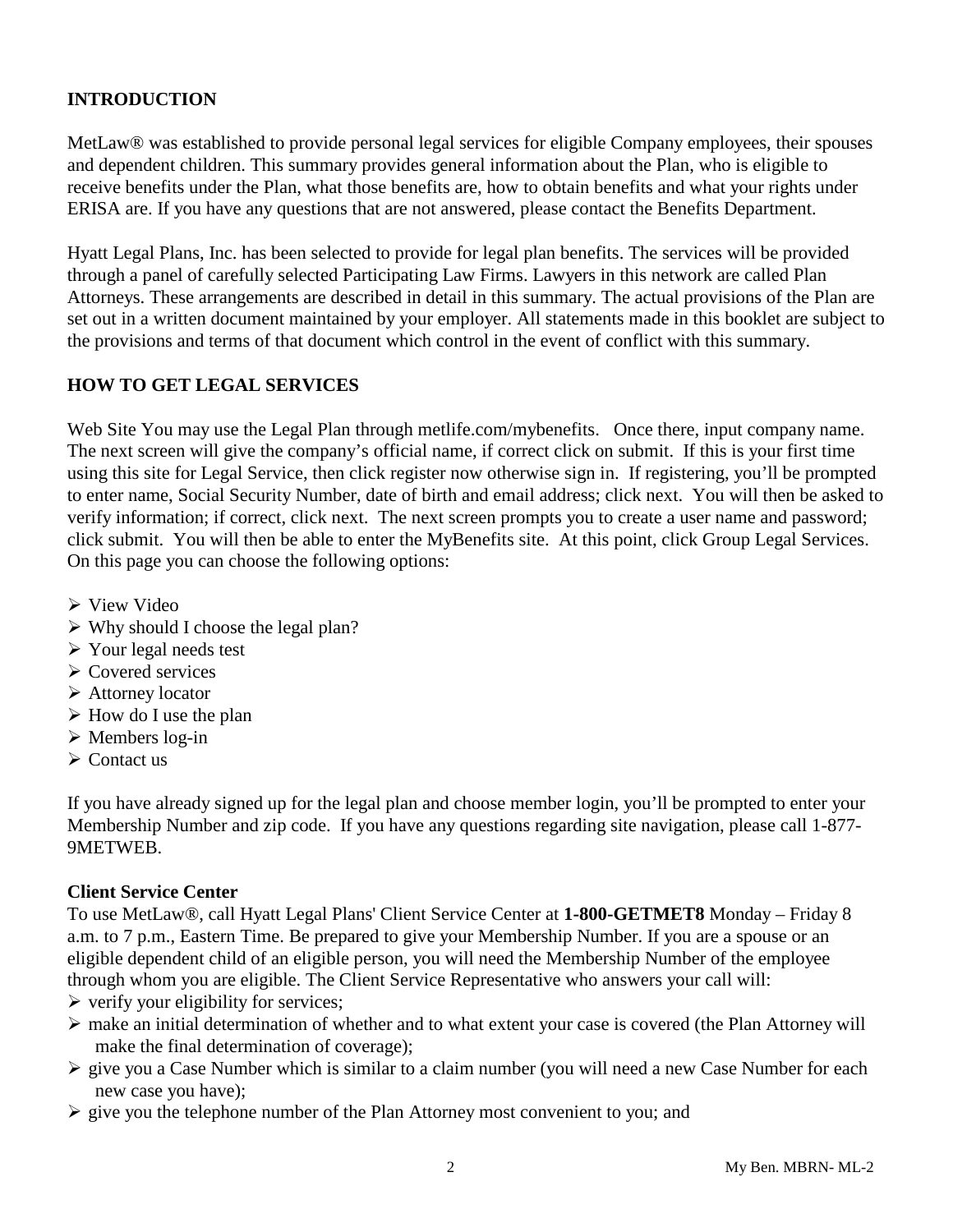$\triangleright$  answer any questions you have about the Legal Plan.

You then call the Plan Attorney to schedule an appointment at a time convenient to you. Evening and Saturday appointments are available.

If you choose, you may select your own attorney. Also, where there are no Participating Law Firms, you will be asked to select your own attorney. In both of these circumstances, Hyatt Legal Plans will reimburse you for these non-Plan attorneys' fees in accordance with a set fee schedule.

For services to be covered, you or your eligible dependents must have obtained a Case Number, retained an attorney and the attorney must begin work on the covered legal matter while you are an eligible member of the legal plan.

## **WHAT SERVICES ARE COVERED**

MetLaw® entitles you and your eligible dependents to receive certain personal legal services. The available benefits are very comprehensive, but there are limitations and other conditions which must be met. Please take time for yourself and your family to read the description of benefits carefully.

#### **All benefits are available to you and your spouse and dependents, unless otherwise noted.**

**See Appendix A.**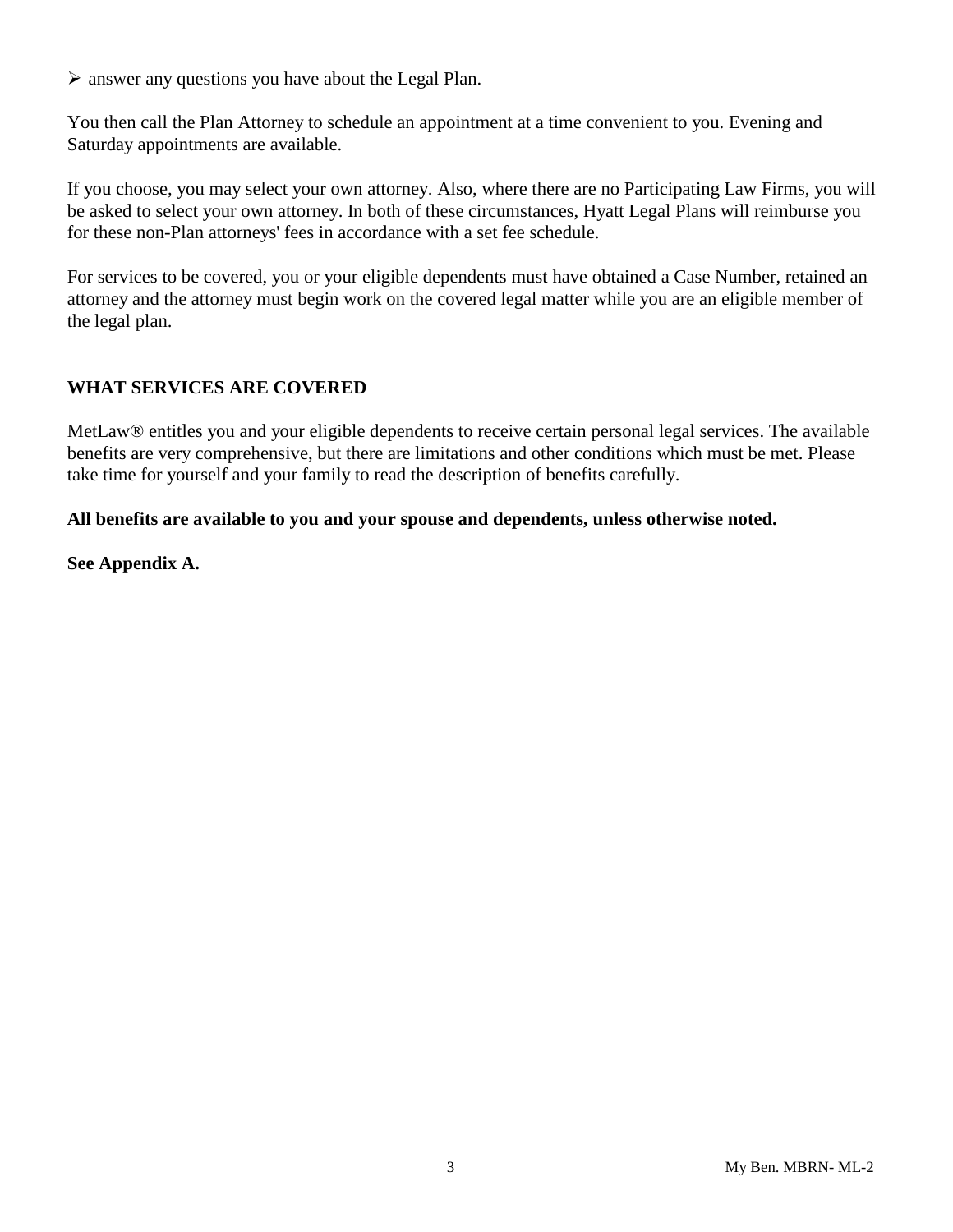#### **Exclusions**

Excluded services are those legal services that are not provided under the plan. No services, not even a consultation, can be provided for the following matters:

- $\Box$  Employment-related matters, including company or statutory benefits
- $\Box$  Matters involving the employer, MetLife<sup>®</sup> and affiliates, and plan attorneys
- Matters in which there is a conflict of interest between the employee and spouse or dependents in which case services are excluded for the spouse and dependents
- $\Box$  Appeals and class actions
- $\Box$  Farm and business matters, including rental issues when the Participant is the landlord

## **ELIGIBILITY**

To be eligible for legal services under The Legal Service Plan, you must have included the Plan in your benefits selection. You are eligible to enroll in the Plan for yourself and, for some cases, your eligible dependents. Eligible dependents include your lawful spouse or domestic partner and your unmarried child (or children) up to age of 19 (or 25 if a full-time student) provided he or she depends on you for support.

## **ENROLLMENT**

During your employer's annual enrollment period, you can change or update your benefits selection. An eligible employee may choose to join or drop out of the Plan at that time. If you become an eligible employee after the annual enrollment period, you can elect to participate in the Legal Plan by completing your election form within 30 days of employment. The Plan has a minimum participation period of one year, and you must maintain the coverage for the entire year.

#### **WHEN COVERAGE BEGINS**

Generally, Plan coverage becomes effective on the date of the following:

The first day of the month in which your employer has agreed to provide the Plan, (typically January 1), for the elections you made during the previous enrollment period; or

If you were hired after an enrollment period, the first day of the month after you submitted a properly completed Enrollment Form.

## **WHEN COVERAGE ENDS**

Your ability to receive legal services under the Plan ends if you are no longer an eligible employee or if you choose not to enroll during future annual enrollment periods.

If you cease to be eligible to participate in the plan or your employment with the Company ends, the Plan will cover the legal fees for those covered services that were opened and pending during the period you were enrolled in the plan. Of course, no new matters may be started after you become ineligible.

## **AMENDMENT OR TERMINATION**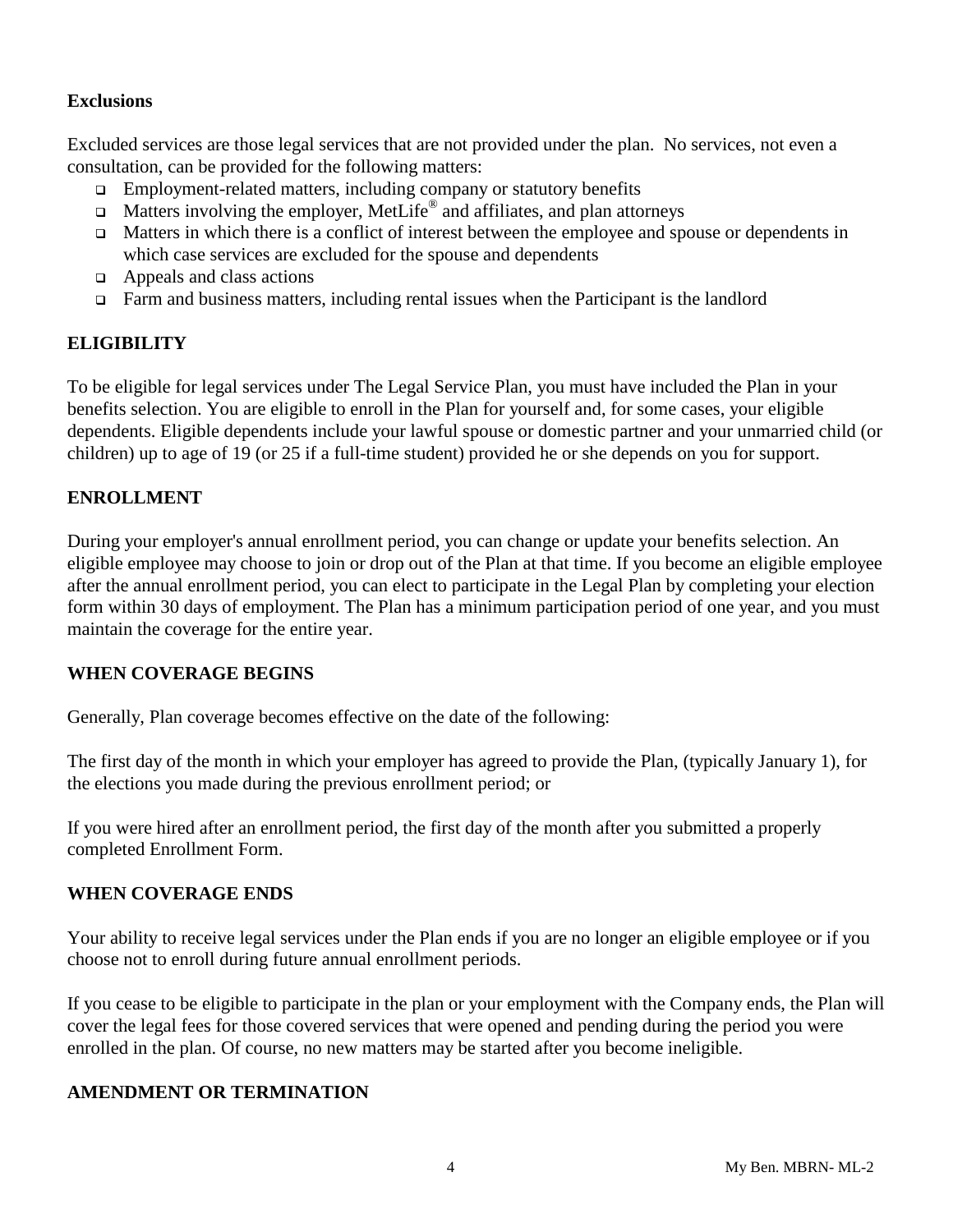While your employer expects to continue to offer participation in the Legal Service Plan, it reserves the right to amend, or terminate the Plan at any time. If the Plan is terminated, all covered services then in process will be handled to their conclusion under the Plan.

## **ADMINISTRATION AND FUNDING**

The Legal Service Plan is provided for and administered through a contract with Hyatt Legal Plans, Inc. Hyatt Legal Plans makes all determinations regarding attorneys' fees and what constitutes covered services. All contributions collected from employees electing this coverage are paid to Hyatt Legal Plans, Inc.

## **COST OF THE PLAN**

You pay the cost of the Plan through after-tax payroll deductions, based on your enrollment choice.

## **PLAN CONFIDENTIALITY, ETHICS AND INDEPENDENT JUDGMENT**

Your use of the Plan and the legal services is confidential. The Plan Attorney will maintain strict confidentiality of the traditional lawyer-client relationship. Your employer will know nothing about your legal problems or the services you use under the Plan. Plan administrators will have access only to limited statistical information needed for orderly administration of the Plan.

No one will interfere with your Plan Attorney's independent exercise of professional judgment when representing you. All attorneys' services provided under the Plan are subject to ethical rules established by the courts for lawyers. The attorney will adhere to the rules of the Plan and he or she will not receive any further instructions, direction or interference from anyone else connected with the Plan. The attorney's obligations are exclusively to you. The attorney's relationship is exclusively with you. Hyatt Legal Plans, Inc., or the law firm providing services under the Plan is responsible for all services provided by their attorneys.

You should understand that the Plan has no liability for the conduct of any Plan Attorney. You have the right to file a complaint with the state bar concerning attorney conduct pursuant to the Plan. You have the right to retain at your own expense any attorney authorized to practice law in this state.

Plan attorneys will refuse to provide services if the matter is clearly without merit, frivolous or for the purpose of harassing another person. If you have a complaint about the legal services you have received or the conduct of an attorney, call Hyatt Legal Plans at **1-800-821-6400**. Your complaint will be reviewed and you will receive a response within two business days of your call.

You have the right to retain at your own expense any attorney authorized to practice law in the state. You have the right to file a complaint with the state bar concerning attorney conduct pursuant to the plan.

## **OTHER SPECIAL RULES**

In addition to the coverages and exclusions listed, there are certain rules for special situations. Please read this section carefully.

**What if other coverage is available to you?** If you are entitled to receive legal representation provided by any other organization such as an insurance company or a government agency, or if you are entitled to legal services under any other legal plan, coverage will not be provided under this Plan. However, if you are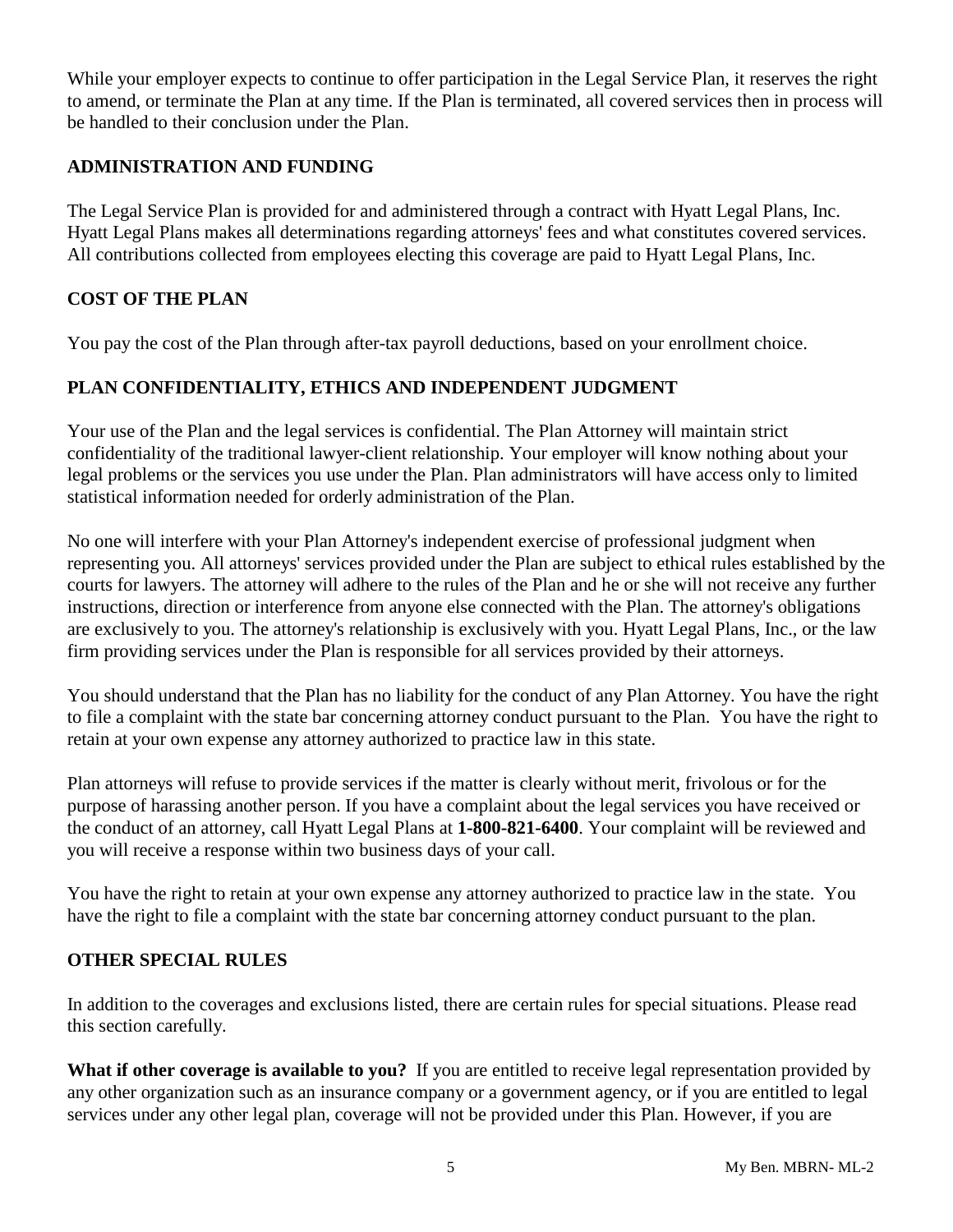eligible for legal aid or Public Defender services, you will still be eligible for benefits under this Plan, so long as you meet the eligibility requirements.

**What if you are involved in a legal dispute with your dependents?** You may need legal help with a problem involving your spouse or your children. In some cases, both you and your child may need an attorney. If it would be improper for one attorney to represent both you and your dependent, only you will be entitled to representation by the plan attorney. Your dependent will not be covered under the Plan.

**What if you are involved in a legal dispute with another employee?** If you or your dependents are involved in a dispute with another eligible employee or that employee's dependents, Hyatt Legal Plans will arrange for legal representation with independent and separate counsel for both parties.

**What if the court awards attorneys' fees as part of a settlement?** If you are awarded attorneys' fees as a part of a court settlement, the Plan must be repaid from this award to the extent that it paid the fee for your attorney.

## **DENIAL OF BENEFITS AND APPEAL PROCEDURES**

#### **Denials of Eligibility**

Hyatt verifies eligibility using information provided by *Synopsys, Inc.* When you call for services, you will be advised if you are ineligible and Hyatt Legal Plans will contact *Synopsys, Inc.* for assistance. If you are not satisfied with the final determination of eligibility, you have the right to a formal review and appeal. Send a letter within 60 days explaining why you believe you are eligible to:

**Synopsys, Inc. 700 East Middlefield Rd. Mountain View, CA 94043**

Within 30 days, you will be provided with a written explanation.

#### **Denials of Coverage**

If you are denied coverage by Hyatt Legal Plans or by any Plan Attorney, you may appeal by sending a letter to:

Hyatt Legal Plans, Inc. Director of Administration Eaton Center 1111 Superior Avenue Cleveland, Ohio 44114-2507 (For Florida plans contact Hyatt Legal Plans of Florida, Inc. at the above address.)

The Director will issue Hyatt Legal Plans' final determination within 60 days of receiving your letter. This determination will include the reasons for the denial with reference to the specific Plan provisions on which the denial is based and a description of any additional information that might cause Hyatt Legal Plans to reconsider the decision, an explanation of the review procedure and notice of the right to bring a civil action under Section 502(a) of ERISA.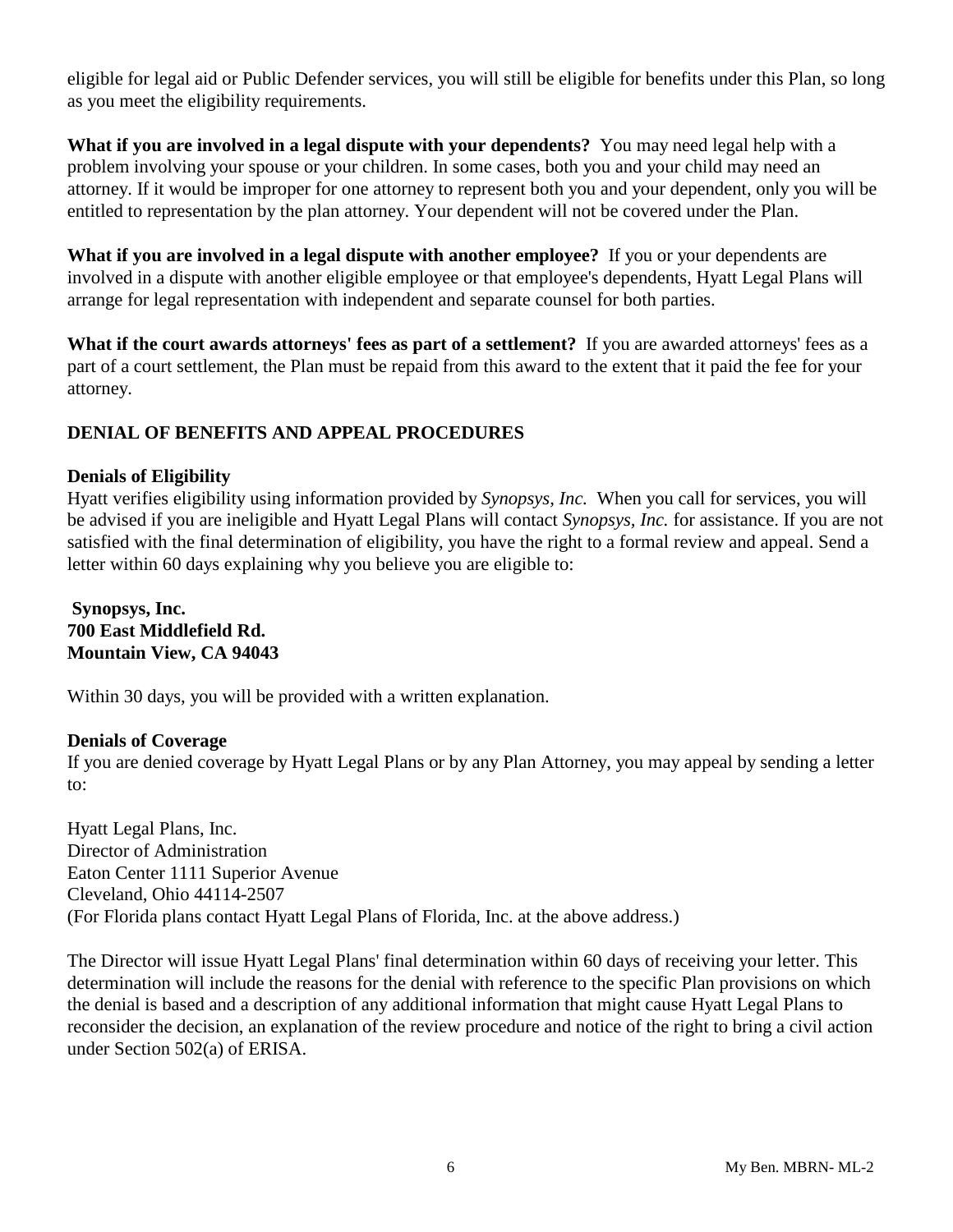## **YOUR ERISA RIGHTS**

Congress enacted the Employee Retirement Income Security Act (ERISA) to safeguard your interests and those of your beneficiaries under your employee benefit plans. As a participant in the Hyatt Legal Plan, you are entitled to certain rights and protections under the Employee Retirement Income Security Act of 1974 (ERISA). ERISA provides that all Plan participants shall be entitled to:

•Examine, without charge, at the Plan Administrator's office and at other specified locations, all Plan documents, including collective bargaining agreements and copies of all documents filed by the Plan with U.S. Department of Labor; such as detailed annual reports and Plan descriptions;

•Obtain copies of all Plan documents and other Plan information upon written request to the Plan Administrator. The Administrator may make a reasonable charge for the copies;

•Receive a summary of the Plan's annual financial report from the Plan Administrator who is required by law to furnish this to you.

In addition to creating rights for Plan participants, ERISA imposes duties upon the people who are responsible for the operation of the employee benefit Plan. The people who operate your Plan, called "fiduciaries" of the Plan, have a duty to do so prudently and in the interest of you and other Plan participants and beneficiaries. No one, including your employer or any other person, may fire you or otherwise discriminate against you in any way to prevent you from obtaining a welfare benefit or exercising your rights under ERISA. If your claim for a welfare benefit is denied in whole or in part, you must receive a written explanation of the reason for the denial. You have the right to have the Plan review and consider your claim. Under ERISA, there are steps you can take to enforce the above rights. If you request materials from the Plan and do not receive them within 30 days, you may file suit in a federal court. In such a case, the court may require the Plan Administrator to provide the materials and pay you up to \$110 a day until you receive the materials, unless the materials were not sent because of reasons beyond the control of the Administrator. If you have a claim for benefits which is denied or ignored, in whole or in part, you may file suit in a state or federal court. If it should happen that Plan fiduciaries misuse the Plan's money, or if you are discriminated against for asserting your rights, you may seek assistance from the U.S. Department of Labor, or you may file suit in a federal court. The court will decide who should pay court costs and legal fees. If you lose, the court may order you to pay these costs and fees, for example if it finds your claim is frivolous. If you have any questions about your Plan, you should contact the Plan Administrator. If you have any questions about this statement or about your rights under ERISA, you should contact the nearest area office of the Pension and Welfare Benefits Administration or the Division of Technical Assistance, U.S. Department of Labor, listed in your telephone directory, or at 200 Constitution Avenue, NW, Washington, DC. 20210 or you can call the publications hotline of the Pension and Welfare Benefits Administration.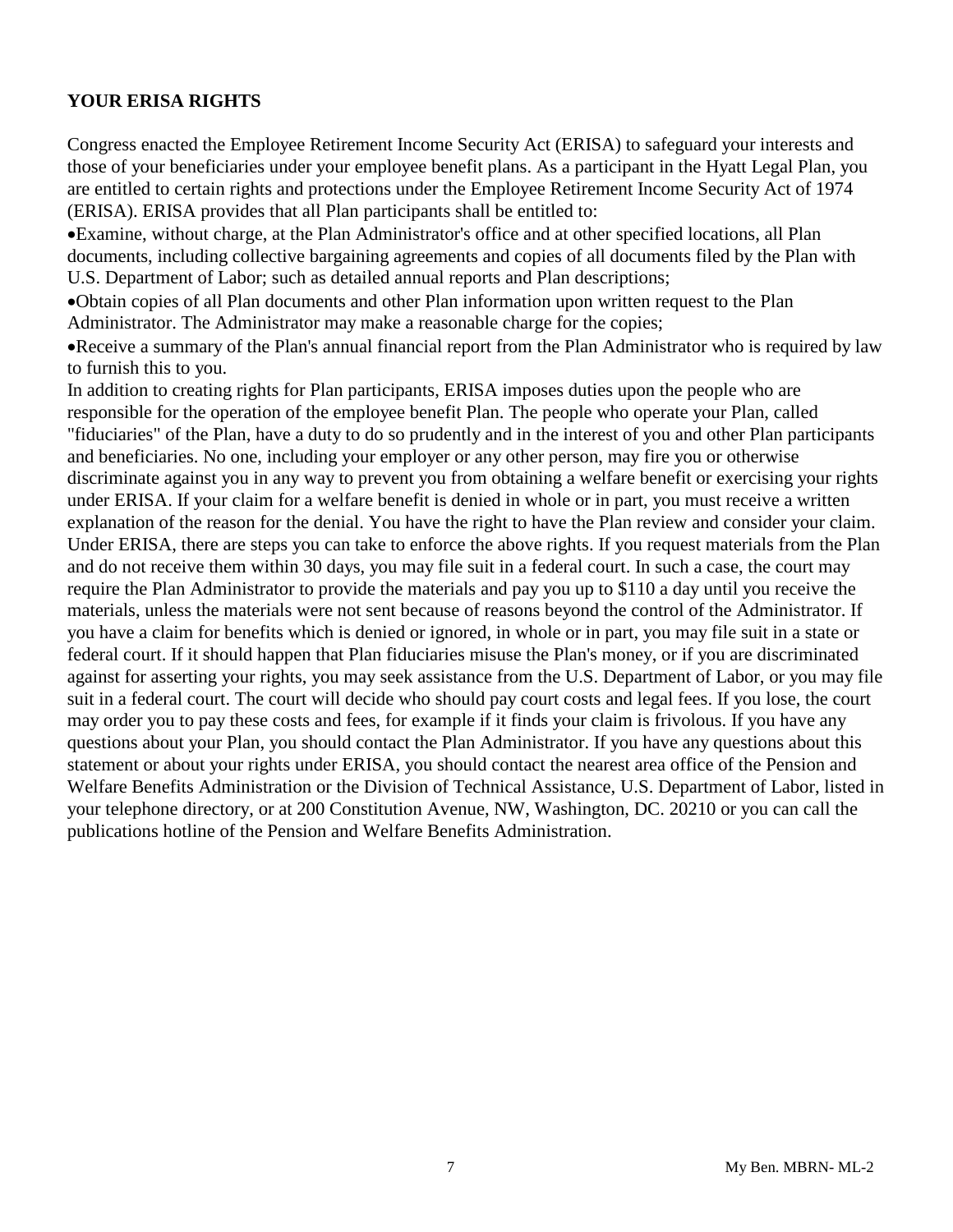## **FOR YOUR INFORMATION:**

| <b>Name of Plan:</b>                             | <b>MetLaw®</b>                                                                                                                                                                                                     |
|--------------------------------------------------|--------------------------------------------------------------------------------------------------------------------------------------------------------------------------------------------------------------------|
| <b>Plan Sponsor:</b>                             | Synopsys, Inc.                                                                                                                                                                                                     |
| <b>Type of Plan:</b>                             | Welfare Benefit Plan for Group Legal Services                                                                                                                                                                      |
| <b>Plan Administrator:</b>                       | <b>Hyatt Legal Plans</b>                                                                                                                                                                                           |
| <b>Agent for Service of Legal Process:</b>       | Plan Administrator                                                                                                                                                                                                 |
| <b>Provider of Benefits:</b>                     | Hyatt Legal Plans, Inc.<br>1111 Superior Avenue<br>Cleveland, OH 44114-2407<br>$(800) 821 - 6400$<br>www.legalplans.com<br>(For Florida plans contact Hyatt Legal Plans of Florida, Inc. at<br>the above address.) |
| <b>Plan Identification Number:</b>               | 609/0022                                                                                                                                                                                                           |
| <b>Sponsor's Employer Identification Number:</b> |                                                                                                                                                                                                                    |
| <b>Effective Date:</b>                           | <b>January 1, 2010</b>                                                                                                                                                                                             |
| <b>Plan Year:</b>                                | Jan-Dec                                                                                                                                                                                                            |

**If you are having any concerns about this plan, please call Hyatt Legal Plans at 1-800-821-6400. A Hyatt Legal Plans representative will help you resolve the issue to your satisfaction.**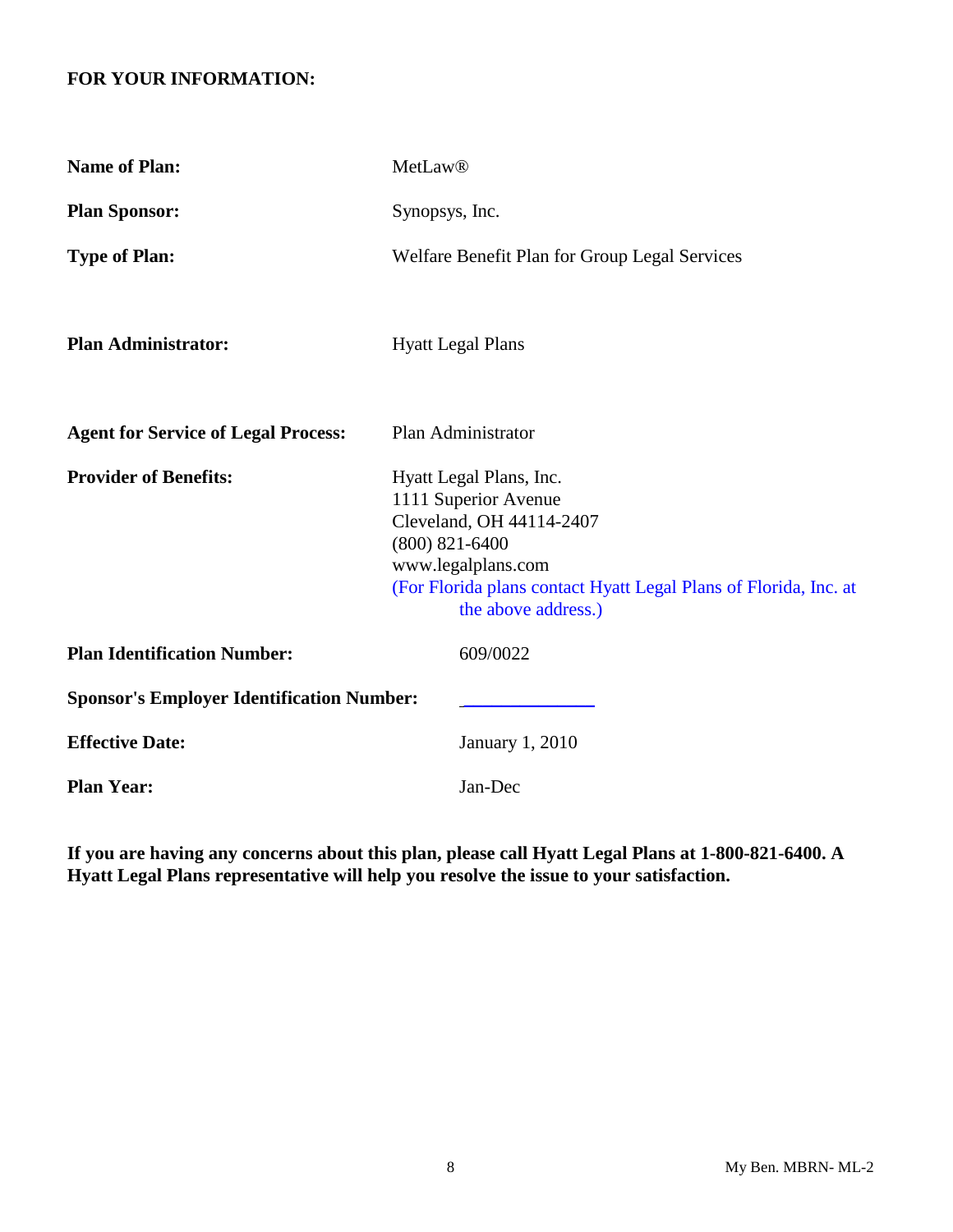## **Appendix A Definition of Covered Services**

#### **MetLaw**

#### **ADVICE AND CONSULTATION**

#### **Office Consultation**

This service provides the opportunity to discuss with an attorney any personal legal problems that are not specifically excluded. The Plan Attorney will explain the Participant's rights, point out his or her options and recommend a course of action. The Plan Attorney will identify any further coverage available under the Plan, and will undertake representation if the Participant so requests. If representation is covered by the Plan, the Participant will not be charged for the Plan Attorney's services. If representation is recommended, but is not covered by the plan, the Plan Attorney will provide a written fee statement in advance. The Participant may choose whether to retain the Plan Attorney at his or her own expense, seek outside counsel, or do nothing. There are no restrictions on the number of times per year a Participant may use this service; however, for a non-covered matter, this service is not intended to provide the Participant with continuing access to a Plan Attorney in order to seek advice that would allow the Participant to undertake his or her own representation.

#### **Telephone Advice**

This service provides the opportunity to discuss with an attorney any personal legal problems that are not specifically excluded. The Plan Attorney will explain the Participant's rights, point out his or her options and recommend a course of action. The Plan Attorney will identify any further coverage available under the Plan, and will undertake representation if the Participant so requests. If representation is covered by the Plan, the Participant will not be charged for the Plan Attorney's services. If representation is recommended, but is not covered by the plan, the Plan Attorney will provide a written fee statement in advance. The Participant may choose whether to retain the Plan Attorney at his or her own expense, seek outside counsel, or do nothing. There are no restrictions on the number of times per year a Participant may use this service; however, for a non-covered matter, this service is not intended to provide the Participant with continuing access to a Plan Attorney in order to seek advice that would allow the Participant to undertake his or her own representation

#### **CONSUMER PROTECTION**

#### **Consumer Protection Matters**

This service covers the Participant as a plaintiff, for representation, including trial, in disputes over consumer goods and services where the amount being contested exceeds the small claims court limit in that jurisdiction and is documented in writing. This service does not include disputes over real estate, construction, insurance or collection activities after a judgment.

#### **Small Claims Assistance**

This service covers counseling the Participant on prosecuting a small claims action; helping the Participant prepare documents; advising the Participant on evidence, documentation and witnesses; and preparing the Participant for trial. The service does not include the Plan Attorney's attendance or representation at the small claims trial, collection activities after a judgment or any services relating to post-judgment actions.

#### **Personal Property Protection**

This service covers counseling the Participant over the phone or in the office on any personal property issue such as consumer credit reports, contracts for the purchase of personal property, consumer credit agreements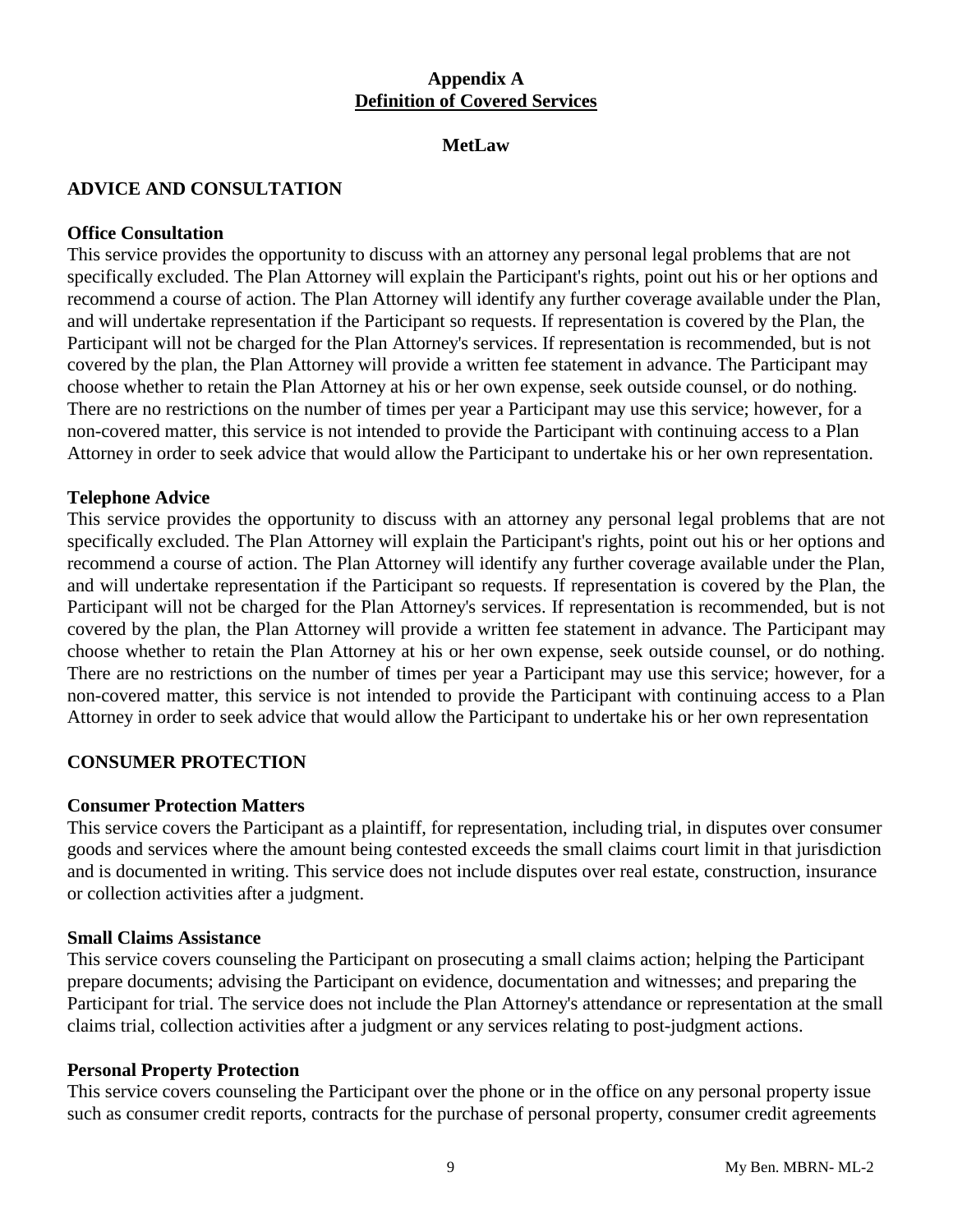or installment sales agreements. Counseling on pursuing or defending small claims actions is also included. The service also includes reviewing any personal legal documents and preparing promissory notes, affidavits and demand letters.

## **DEBT MATTERS**

#### **Debt Collection Defense**

This benefit provides Participants with an attorney's services for negotiation with creditors for a repayment schedule and to limit creditor harassment, and representation in defense of any action for personal debt collection, tax agency debt collection, foreclosure, repossession or garnishment, up to and including trial if necessary. It does not include vacating a judgment; counter, cross or third party claims; bankruptcy, any action arising out of family law matters including support and post decree issues; or any matter where the creditor is affiliated with the sponsor or employer.

#### **Identity Theft Defense**

This service provides the Participant with consultations with an attorney regarding potential creditor actions resulting from identity theft and attorney services as needed to contact creditors, credit bureaus and financial institutions. It also provides defense services for specific creditor actions over disputed accounts. The defense services include limiting creditor harassment and representation in defense of any action that arises out of the identity theft such as foreclosure, repossession or garnishment, up to and including trial if necessary. The service also provides the Participant with online help and information about identity theft and prevention. It does not include counter claims, cross claims, bankruptcy, any action arising out of divorce or post decree matters, or any matter where the creditor is affiliated with the sponsor or employer.

#### **Personal Bankruptcy or Wage Earner Plan**

This service covers the Employee and spouse in pre-bankruptcy planning, the preparation and filing of a personal bankruptcy or Wage Earner petition, and representation at all court hearings and trials. This service is not available if a creditor is affiliated with the Employer, even if the Employee or spouse chooses to reaffirm that specific debt.

#### **Tax Audits**

This service covers reviewing tax returns and answering questions the IRS or a state or local taxing authority has concerning the Participant's tax return; negotiating with the agency; advising the Participant on necessary documentation; and attending an IRS or a state or local taxing authority audit. The service does not include prosecuting a claim for the return of overpaid taxes or the preparation of any tax returns.

## **DEFENSE OF CIVIL LAWSUITS**

#### **Administrative Hearing Representation**

This service covers Participants in defense of civil proceedings before a municipal, county, state or federal administrative board, agency or commission. It includes the hearing before an administrative board or agency over an adverse governmental action. It does not apply where services are available or are being provided by virtue of an insurance policy. It does not include family law matters, post judgment matters or litigation of a job-related incident.

#### **Civil Litigation Defense**

This service covers the Participant in defense of an arbitration proceeding or civil proceeding before a municipal, county, state or federal administrative board, agency or commission, or in a trial court of general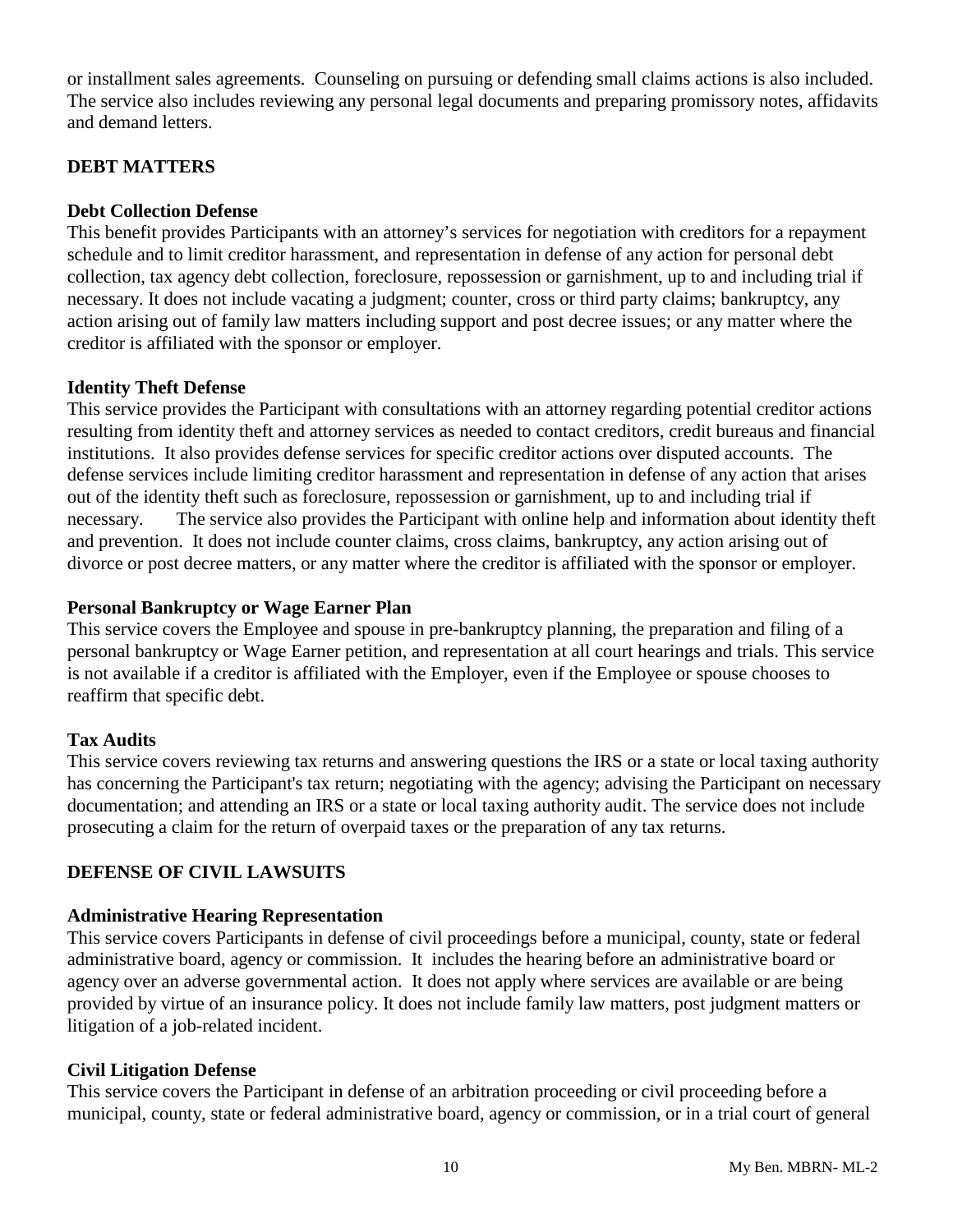jurisdiction. It does not apply where services are available or are being provided by virtue of an insurance policy. It does not include family law matters, post judgment matters, matters with criminal penalties or litigation of a job-related incident. Services do not include bringing counterclaims, third party or cross claims.

#### **Incompetency Defense**

This service covers the Participant in the defense of any incompetency action, including court hearings when there is a proceeding to find the Participant incompetent.

## **DOCUMENT PREPARATION**

## **Affidavits**

This service covers preparation of any affidavit in which the Participant is the person making the statement

## **Deeds**

This service covers the preparation of any deed for which the Participant is either the grantor or grantee.

## **Demand Letters**

This service covers the preparation of letters that demand money, property or some other property interest of the Participant, except an interest that is an excluded service. It also covers mailing them to the addressee and forwarding and explaining any response to the Participant. Negotiations and representation in litigation are not included.

#### **Mortgages**

This service covers the preparation of any mortgage or deed of trust for which the Participant is the mortgagor. This service does not include documents pertaining to business, commercial or rental property.

## **Notes**

This service covers the preparation of any promissory note for which the Participant is the payor or payee.

## **Document Review**

This service covers the review of any personal legal document of the Participant, such as letters, leases or purchase agreements.

## **Elder Law Matters**

This service covers counseling the Participant over the phone or in the office on any personal issues relating to the Participant's parents as they affect the Participant. The service includes reviewing documents of the parents to advise the Participant on the effect on the Participant. The documents include Medicare or Medicaid materials, prescription plans, leases, nursing home agreements, powers of attorney, living wills and wills. The service also includes preparing deeds involving the parents when the Participant is either the grantor or grantee; and preparing promissory notes involving the parents when the Participant is the payor or payee.

## **FAMILY LAW**

## **Name Change**

This service covers the Participant for all necessary pleadings and court hearings for a legal name change.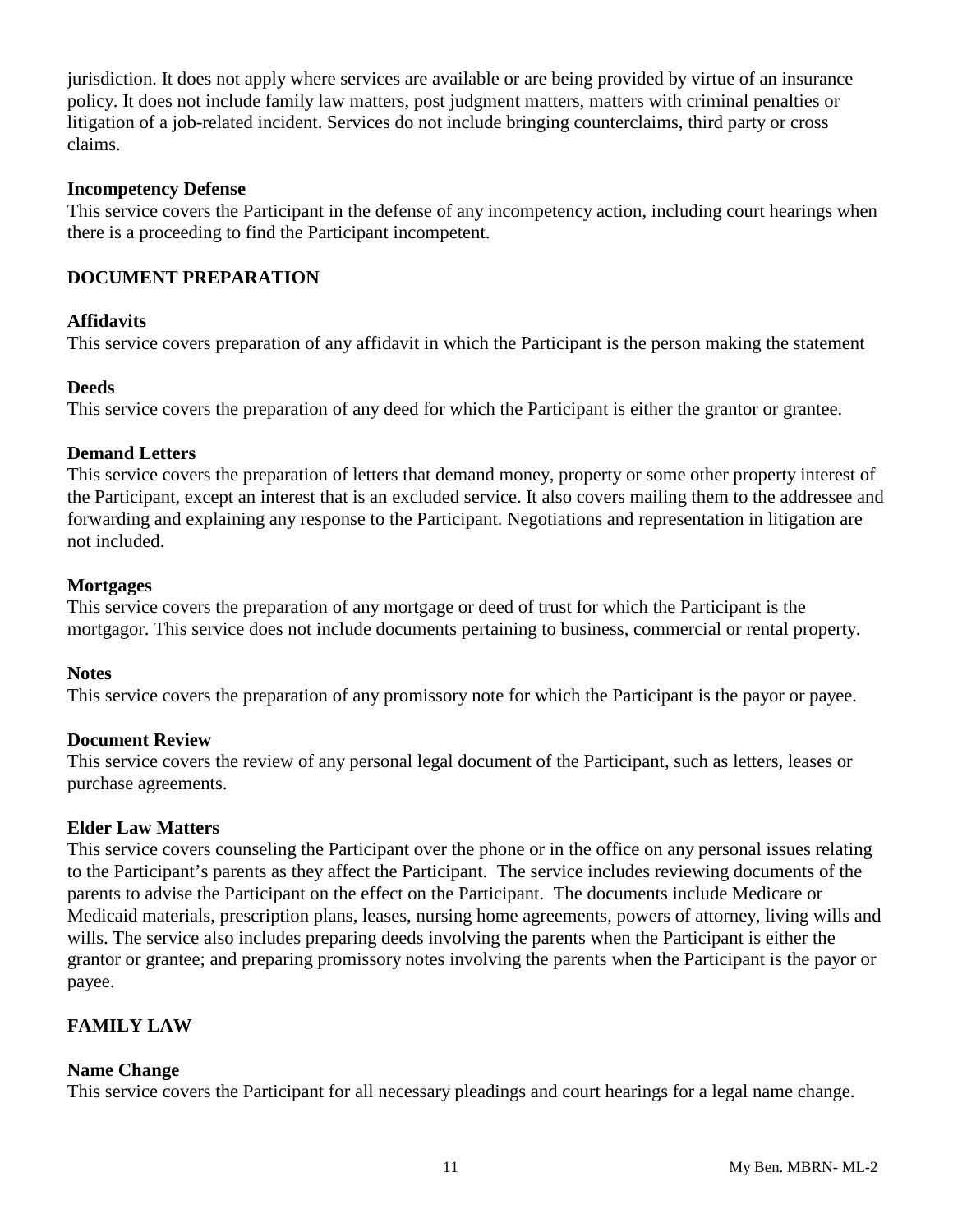#### **Prenuptial Agreement**

This service covers the preparation of an agreement by an Employee and his or her fiancé/partner prior to their marriage or legal union (where allowed by law), outlining how property is to be divided in the event of separation, divorce or death of a spouse. Representation is provided only to the Employee. The fiancé/partner must have separate counsel or must waive representation.

#### **Protection from Domestic Violence**

This service covers the Employee only, not the spouse or dependents, as the victim of domestic violence. It provides the Employee with representation to obtain a protective order, including all required paperwork and attendance at all court appearances. The service does not include representation in suits for damages, defense of any action, or representation for the offender.

#### **Adoption and Legitimization (Contested and Uncontested)**

This service covers all legal services and court work in a state or federal court for an adoption for the Plan Member and spouse. Legitimization of a child for the Plan Member and spouse, including reformation of a birth certificate, is also covered.

#### **Guardianship or Conservatorship (Contested or Uncontested)**

This service covers establishing a guardianship or conservatorship over a person and his or her estate when the Plan Member or spouse is appointed as guardian or conservator. It includes obtaining a guardianship or conservatorship, gathering any necessary medical evidence, preparing the paperwork, attending the hearing and preparing the initial accounting. This service does not include representation of the person over whom guardianship or conservatorship is sought, or any annual accountings after the initial accounting.

## **IMMIGRATION**

#### **Immigration Assistance**

This service covers advice and consultation, preparation of affidavits and powers of attorney, review of any immigration documents and helping the Participant prepare for hearings.

## **PERSONAL INJURY**

#### **Personal Injury (25% Network Maximum)**

Subject to applicable law and court rules, Plan Attorneys will handle personal injury matters (where the Participant

is the plaintiff) at a maximum fee of 25% of the gross award. It is the Participant's responsibility to pay this fee and all costs.

## **REAL ESTATE MATTERS**

#### **Boundary or Title Disputes (Primary Residence)**

This service covers negotiations and litigation arising from boundary or title disputes involving a Participant's primary residence, where coverage is not available under the Participant's homeowner or title insurance policies.

#### **Eviction and Tenant Problems (Primary Residence – Tenant Only)**

This service covers the Participant as a tenant for matters involving leases, security deposits or disputes with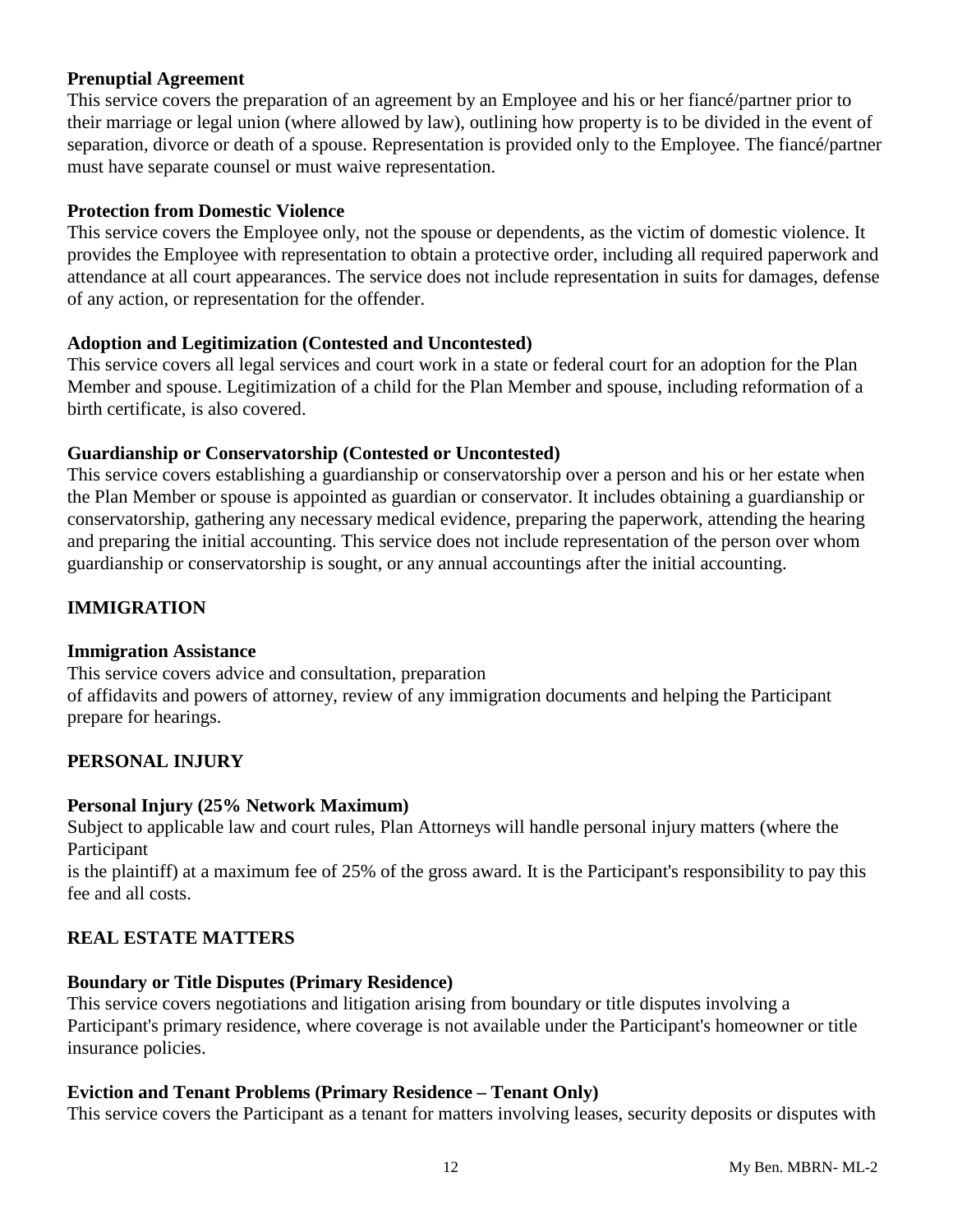a residential landlord. The service includes eviction defense, up to and including trial. It does not include representation in disputes with other tenants or as a plaintiff in a lawsuit against the landlord, including an action for return of a security deposit.

## **Security Deposit Assistance (Primary Residence – Tenant Only)**

This service covers counseling the Participant as a tenant in recovering a security deposit from the Participant's residential landlord for the Participant's primary residence; reviewing the lease and other relevant documents; and preparing a demand letter to the landlord for the return of the deposit. It also covers assisting the Participant in prosecuting a small claims action; helping prepare documents; advising on evidence, documentation and witnesses; and preparing the Participant for the small claims trial. The service does not include the Plan Attorney's attendance or representation at small claims trial, collection activities after a judgment or any services relating to post-judgment actions.

## **Home Equity Loans (Primary Residence)**

This service covers the review or preparation of a home equity loan on the Participant's primary residence.

## **Home Equity Loans (Second or Vacation Home)**

This service covers the review or preparation of a home equity loan on the Participant's second or vacation home.

## **Property Tax Assessment (Primary Residence)**

This service covers the Participant for review and advice on a property tax assessment on the Participant's primary residence. It also includes filing the paperwork; gathering the evidence; negotiating a settlement; and attending the hearing necessary to seek a reduction of the assessment.

## **Refinancing of Home (Primary Residence)**

This service covers the review or preparation, by an attorney representing the Participant, of all relevant documents (including the refinance agreement, mortgage and deed, and documents pertaining to title, insurance, recordation and taxation), which are involved in the refinancing of or obtaining a home equity loan on a Participant's primary residence. The benefit also includes attendance of an attorney at closing. This benefit includes obtaining a permanent mortgage on a newly constructed home. It does not include services provided by any attorney representing a lending institution or title company. The benefit does not include the refinancing of a second home, vacation property or property that is held for any rental, business, investment or income purpose.

## **Refinancing of Home (Second or Vacation Home)**

This service covers the review or preparation, by an attorney representing the Participant, of all relevant documents (including the refinance agreement, mortgage and deed, and documents pertaining to title, insurance, recordation and taxation), which are involved in the refinancing of or obtaining a home equity loan on a Participant's second home or vacation home. The benefit also includes attendance of an attorney at closing. This benefit includes obtaining a permanent mortgage on a newly constructed home. It does not include services provided by any attorney representing a lending institution or title company. The benefit does not include the refinancing of a second home, vacation property or property that is held for any rental, business, investment or income purpose.

## **Sale or Purchase of Home (Primary Residence)**

This service covers the review or preparation, by an attorney representing the Participant, of all relevant documents (including the construction documents for a new home, the purchase agreement, mortgage and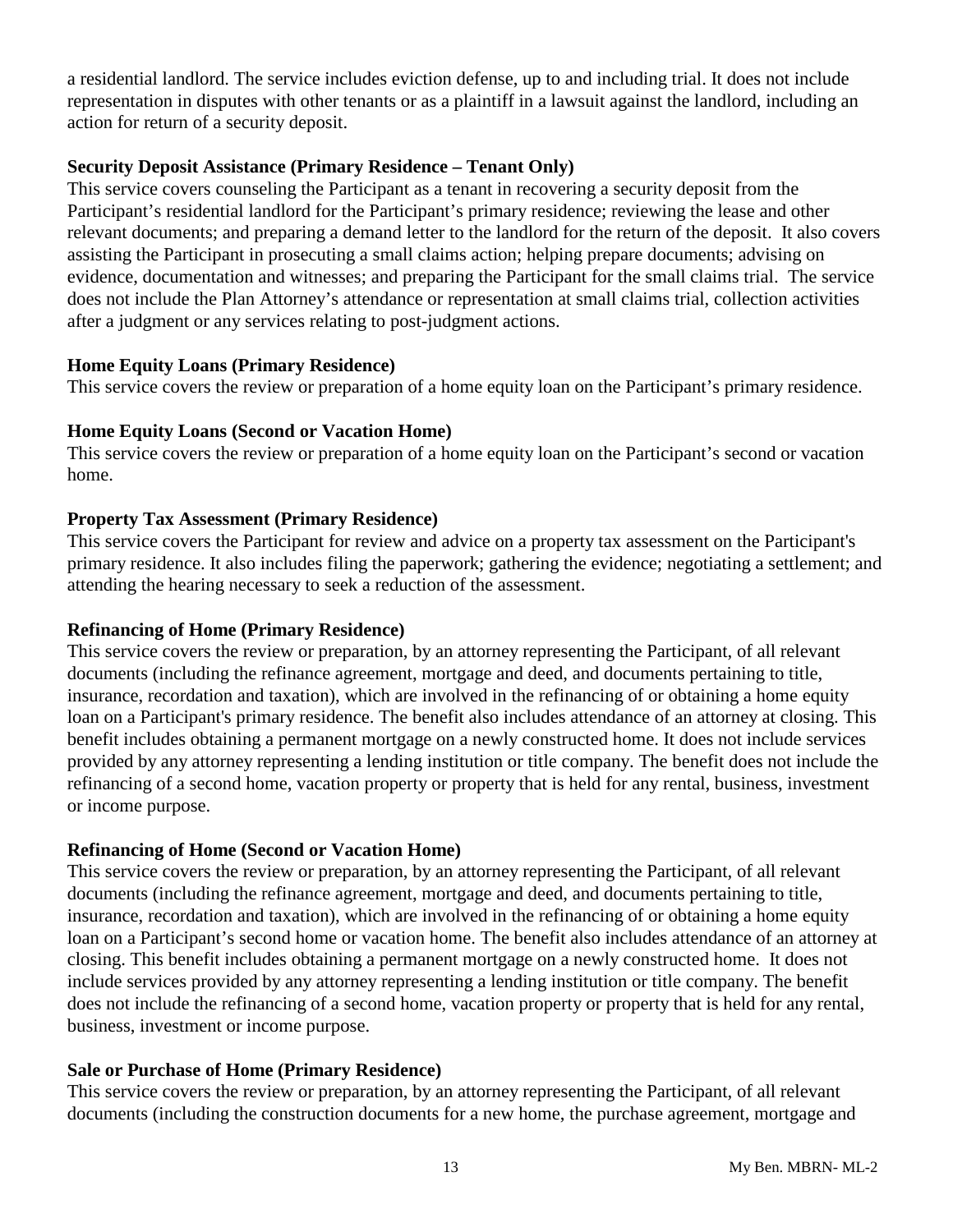deed, and documents pertaining to title, insurance, recordation and taxation), which are involved in the purchase or sale of a Participant's primary residence or of a vacant property to be used for building a primary residence. The benefit also includes attendance of an attorney at closing. It does not include services provided by any attorney representing a lending institution or title company. The benefit does not include the sale or purchase of a second home, vacation property, rental property, property held for business or investment or leases with an option to buy.

#### **Sale or Purchase of Home (Second or Vacation Home)**

This service covers the review or preparation, by an attorney representing the Participant, of all relevant documents (including the construction documents for a new second home or vacation home, the purchase agreement, mortgage and deed, and documents pertaining to title, insurance, recordation and taxation), which are involved in the purchase or sale of a Participant's second home or vacation home or of a vacant property to be used for building a second home or vacation home. The benefit also includes attendance of an attorney at closing. It does not include services provided by any attorney representing a lending institution or title company. The benefit does not include the sale or purchase of a second home or vacation home held for rental purpose, business, investment or income or leases with an option to buy.

#### **Zoning Applications**

This service provides the Participant with the services of a lawyer to help get a zoning change or variance for the Participant's primary residence. Services include reviewing the law, reviewing the surveys, advising the Participant, preparing applications, and preparing for and attending the hearing to change zoning.

## **TRAFFIC AND CRIMINAL MATTERS**

#### **Juvenile Court Defense**

This service covers the defense of an Employee and Employee's dependent child in any juvenile court matter, provided there is no conflict of interest between the Employee and child. In that event the service provides an attorney for the Employee only including service for Parental Responsibility.

## Traffic Ticket Defense (No DUI)

This service covers representation of the Participant in defense of any traffic ticket including traffic misdemeanor offenses, except driving under influence or vehicular homicide, including court hearings, negotiation with the prosecutor and trial.

## **Restoration of Driving Privileges**

This service covers the Participant with representation in proceedings to restore the Participant's driving license.

## **WILLS AND ESTATE PLANNING**

#### **Trusts**

This service covers the preparation of revocable and irrevocable living trusts for the Participant. It does not include tax planning or services associated with funding the trust after it is created.

## **Living Wills**

This service covers the preparation of a living will for the Participant.